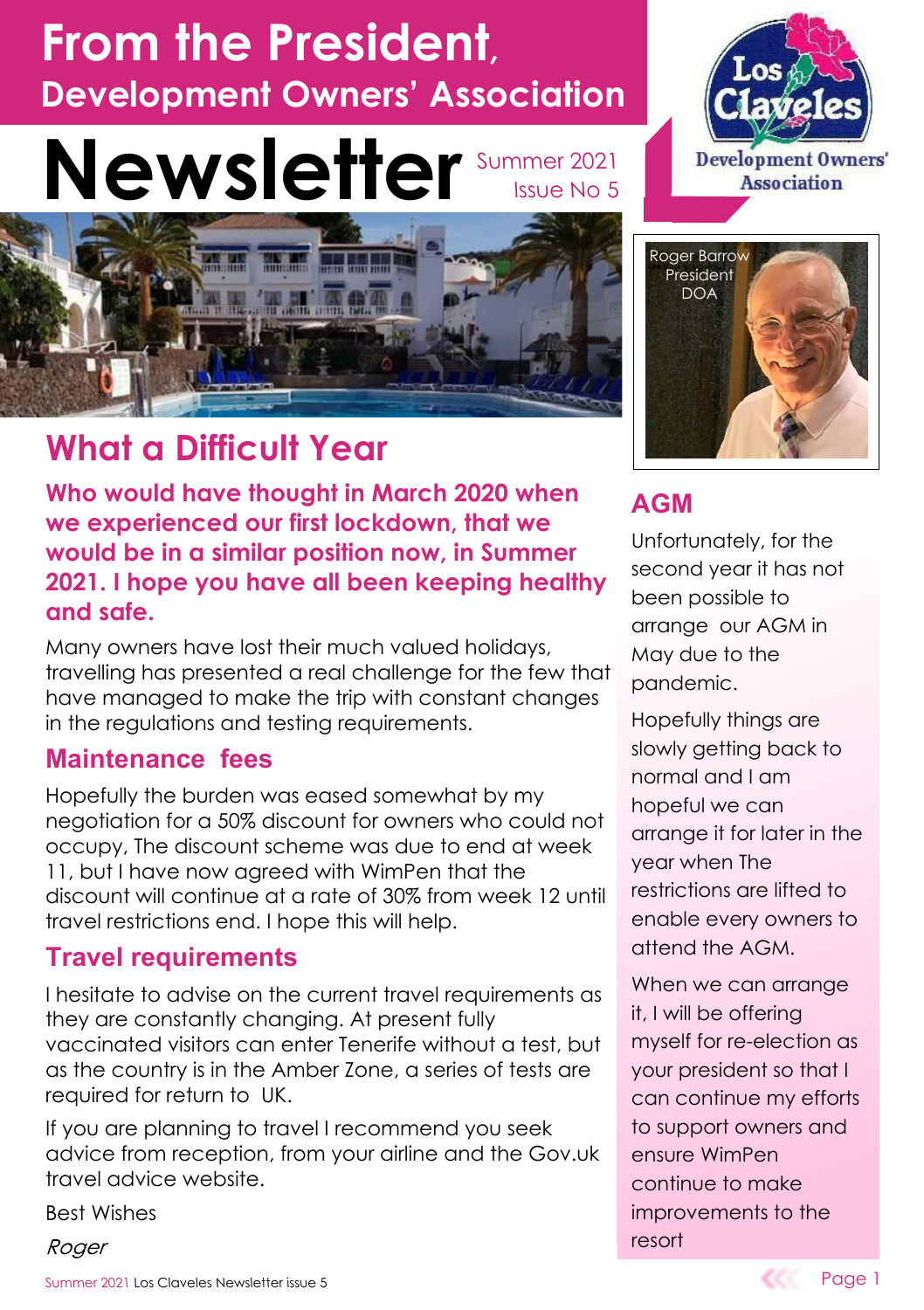### **Are you confused? The WimPen/Club Dispute continues**

The result of the Arbitration, which found very clearly in WimPen's favour, has now been issued by Sr Castro. There were a series of letters from WimPen and opposing arguments from the Club Chairman, so it is no wonder if you are confused.

Although it may seem a daunting task to read the 80 page Part Award circulated by Snr Castro, it is clearly understandable and well-reasoned. It highlights the Chairman's continuing deceit in quoting statements out of context.

The Chairman's clear intention was to discredit Snr Castro's statement and to imply that the Arbitrator had found that the allocation of their Membership Certificates was unlawful and invalid. This is untrue. An analysis produced by a club member, clearly shows the duplicity of the club chairman. It is published on the DOA website at

www.losclaveles.eu/duplicity. I urge you to read it.

As you will see, Snr Castro's statement *is* entirely correct.

### **Call for a Club Special General Meeting**

A number of owners holding 2200 weeks, more than 50% of the ownership, have formally requested a Special General Meeting to bring the dispute to an end. Such a meeting,

independently chaired, with voting independently verified, is really the only way the dispute can be resolved.

It is surprising that Mr. Fletcher claims that he will not convene the requested SGM because he does not have the database, when he has already convened three AGMs and two SGMs without the database.

This is more than curious as when it was in his interest to convene, he did so and now that an SGM is being proposed from the owners to vote a new committee and President, he alleges the lack of a database.

Anyway, He doesn't need it, all owners requesting an SGM have been verified by the Trustees.

Why would the chairman refuse if he is confident of his support?

### **Amnesty**

I am very sorry to owners who find themselves affected by this dispute, many owners who have been paying fees to the club have found they cannot use their weeks and are in debt to the Community.

I am in discussion with WimPen to see if there is a way they hold debts in abeyance and offer an amnesty to allow those owners willing to pay the community this year to enjoy their holidays again, Nothing confirmed yet, I will let you know the outcome of my discussions.

Please let me know if you are interested in taking advantage of an amnesty.

Fortunately, the Club are not in control of the DOA, so Escritura owners are not currently affected by the dispute.

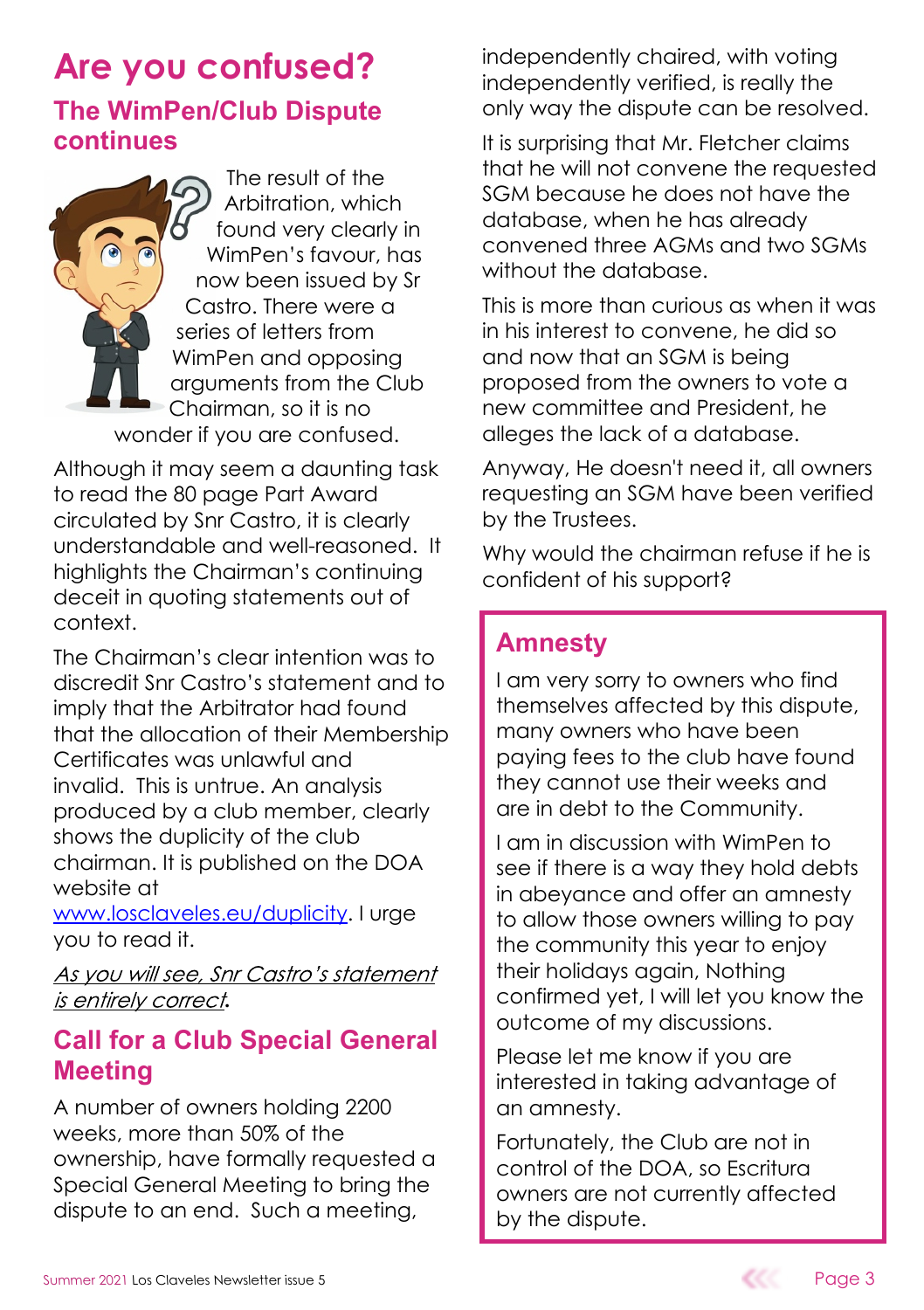# **Bar Claveles continues to Thrive**

### **In spite of lockdown**

Dear Owners of Claveles

Although it's been a difficult year due to covid 19, and government lockdown restrictions we are now in a position to offer a more relaxed, safer and exciting environment.

We have a new exciting menu on offer at the pool bar along with daily specials such as 'GBK' Gourmet Burger Kitchen on Wednesdays, Fish Friday and Sunday Roast Dinners which

a choice of 5 meats and veggie option. We have live music on these days at present and offer the ever popular happy hours on drinks everyday from 16:00 till 18:00.

We are currently getting the kitchen ready upstairs which has just had a professional deep clean to meet the current standards and getting ready for when you all come back (hopefully soon) we are looking forward very much to seeing you all it's been too long! Luckily last year we got to meet a lot of you and enjoyed every moment but not everyone was lucky enough to get their weeks in so there is a lot of making up to do and we want to make it a pleasurable experience for you all as possible.

We are waiting patiently for the Green Light from the UK and very excited to welcoming you all back in the near future.

Take Care, Much Love

Stacey and Rob

Bar Claveles

Find us on Facebook: @BarClaveles



# **Maintenance Fee Discount**

If you are unable to travel due to Covid-19 restrictions, you will receive a credit of 30% until week 31 subject to end of restrictions

Please note:

- The discount is NOT shown on your invoice, but is credited to your owner's account a few weeks after your due occupation date.
- Your villa should have been unoccupied.
- You should have paid at least 70% your maintenance by the due date to the Community account managed by WimPen.
- If you pay full maintenance, the credit will remain on your account to use next year.
- No discount is available in the event of late payments and the discount cannot be back dated.
- Owners who pay maintenance fees to Club Los Claveles will not be entitled to the discount.